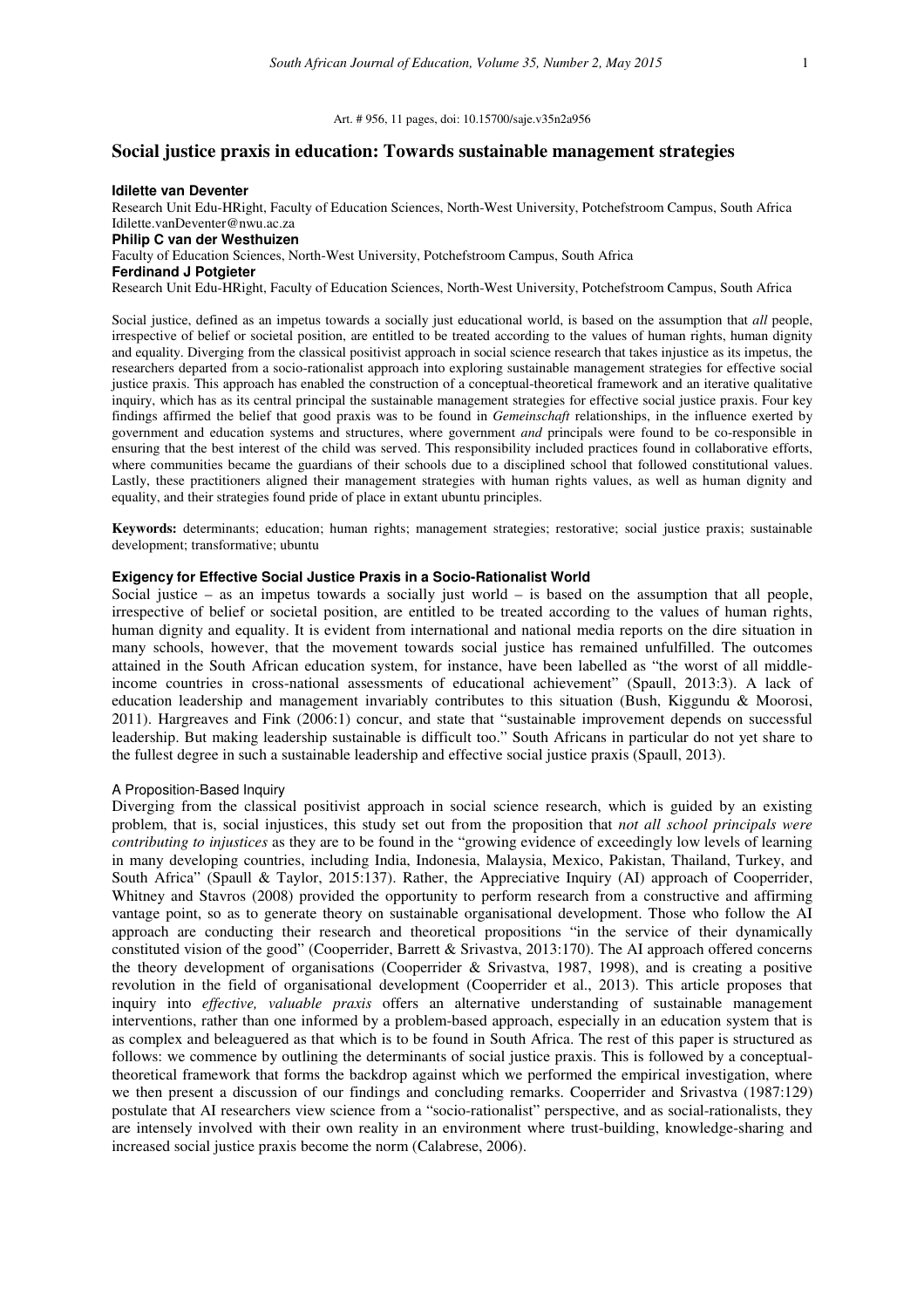### **Sustainable Management Strategies for Social Justice Praxis**

Le Grange (2007:90) postulates that sustainable development in education is, *inter alia*, to be found in "people and people relationships" that observe the social justice principles of basic human needs, inter-generational equity, human rights and participation. However, Le Grange (2007:93) cautions that although sustainable development in South African education coincides with and is integral to school reform, the concept of sustainable development are embedded in "progress stories" about successful development and improvement. Le Grange (2007) argues that progress stories are not necessarily progressive or sustainable, nor do they necessarily lead to reforms as the outcomesbased 'saga' has shown. Such progress stories on sustainable development may even limit the impact of democracy and impede efforts towards social justice. We nevertheless argue that these stories of progress are important, as they affirm the belief that sustainable management of effective social justice praxis is indeed possible, as the participants' stories in this research showed in the discussion on sustainable management strategies for social justice praxis. These strategies also offer the space in which to rebuild a sustainable education system that realises the values of human dignity. In view of

Le Grange's (2007) warning, it is important to first understand that the concept of *social justice* has two manifestations: justice as such, and social justice.

The essential being of justice manifests in society and is a reality that holds the inherent possibility to change individuals and institutions. Accordingly, justice as a concept underpins the concept of social justice. It provides a theoretical basis for the analysis and evaluation of social justice (not as onticity, but as modality of justice) in society and in institutions towards a transformed society. Social justice praxis (as a verb) includes acts of kindness towards others, with the aim to repair and transform the school and societal environments (Baillon & Brown, 2003). Social justice is a lived concept that encompasses acts of fairness, equality and justness towards others. Social justice acts in this sense are about how 'others' experience and understand complex concerns of race, ethnicity, religion, gender, sexual orientation, disability or class. However, social justice is also relevant for those perceived to be privileged. Both the under-privileged and the privileged ought to share in the promise of fundamental human rights and the resultant praxis of justice as fair, equitable and equal.



Figure 1 Determinants for social justice praxis (Adapted from Miller, 1999:4-7)

Rawls (1999b, 1999c) proposes that social justice is related to a set of principles that provide a way of assigning rights and duties, both to individuals, and to organised communities (determinants) in basic institutions of society. These determinants of a well-ordered society are found in external individual cognition, recognisable in naming, conceptualising and labelling categories of

social justice phenomena that are the social and historical creations of man. In Rawls' (1971) wellordered society, there is an elucidation as to what constitutes just and unjust acts, whilst in his *Theory of Justice*, he proposes co-existence of state and individual public institutional spaces, such as schools (Rawls, 1999b). In these spaces, social justice is related to "a set of principles that provide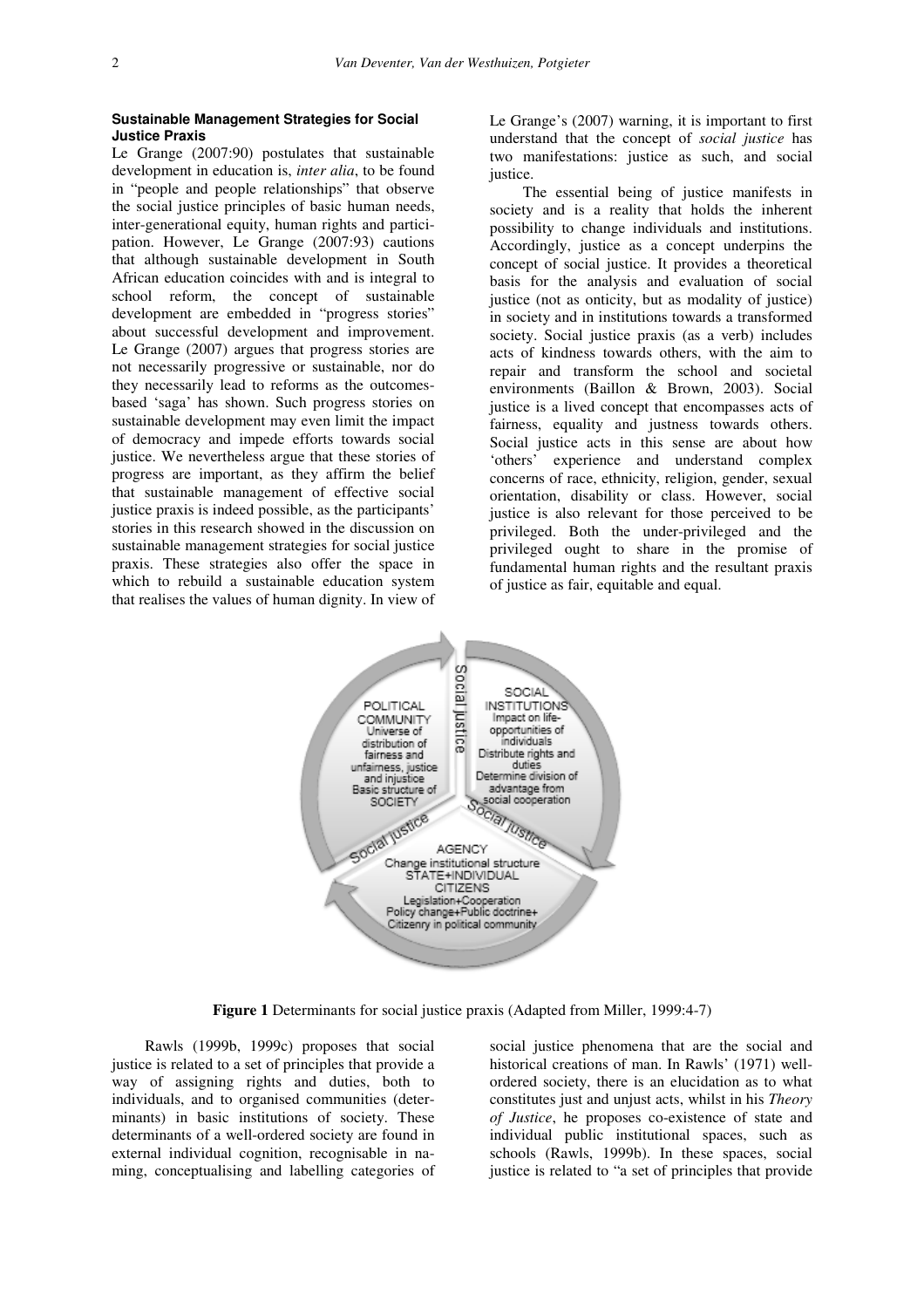a way of assigning rights and duties – both to individuals and organised communities" – through these fundamental social institutions (Van Deventer, 2013:22).

The meaning of a human society is to be found in the co-dependency and co-responsibility of its members; who all flourish – or not – in a particular society, where socially just communities, as well as the hopes and prospects of each individual and the greater society, are affected. A society ought to have an institutional structure formed by the state, education system, and individuals. Additionally, a society requires human agency to bring about deliberate and transformational reform in the name of fairness and justice for all its citizens (Miller, 1999) (Figure 1).

# Determinants of Social Justice Praxis: Government, Institutions and Individuals

The realities of social justice and education management consist of government systems and school sub-systems that manifest interdependently (Potgieter, 1980). The scope of social justice praxis depends on a mutual understanding of who is responsible for determining the allocation or distribution of the good and bad, advantages and burdens, as well as rights and duties (Miller, 1999). Teachers who advocate for social justice praxis are as agents of change in schools, however this role ought to be shared between the state and social justice agents (Francis & Le Roux, 2011).

In such a collaborative engagement between the state and individuals, constitutional values and human rights provide the impetus for social justice praxis. Taking as its cue a divisive apartheid past, the preamble to the South African Constitution (Republic of South Africa, 1996a), as well as Section 1, both aim to heal the divisions of the past, and to establish a non-racist, non-sexist and democratic society based on the values of human dignity, equality and the advancement of human rights and freedoms. These values should inform all educational management endeavours, from legislation, through to policy-making and praxis. As such, the Bill of Rights  $(s.7(2))$  imparts to educationists (all role-players) to respect, protect, promote and fulfil constitutional provisions and the values it enshrines, to create a society that is the very opposite of the apartheid order. In addition, the legal and policy frameworks have to 'will' educators to attend to these values, so as to ensure the realisation thereof for all learners. The ideal of building a transformed schooling system is supported by a series of education white papers and policy frameworks (i.e. White Paper on Education and Training, notice 196, Department of Education, Parliament of the Republic of South Africa, 1995; Education White Paper 2: The Organisation, Governance and Funding of Schools, notice 130, Department of Education, 1996; as well as

legislation (National Education Policy Act (NEPA) 27/1996 (Republic of South Africa, 1996b)); the South African Schools Act (SASA) 84/1996 (Republic of South Africa, 1996c); and the Employment of Educators Act 76/1998 (Republic of South Africa, 1998). Of particular importance is White Paper 3, which also mentions the ideal of a future where all South Africans will enjoy an improved and sustainable quality of life, participate in a growing economy, and share in a democratic culture.

However, education remains the centre of attention, due to the breakdown in the implementation of these policies at ground level. The right to human dignity is the most fundamental in any open and democratic society. This right imparts on the state the duty that the "dignity of man shall be inviolable" and should be protected by all state authority (Goolam, 2001:45). In addition, Goolam argues that inviolable and inalienable human rights form the basis of every society, system and institution of peace and justice in the world.

Scholars provide different stances to systemic and institutional determinants for the management of social justice praxis. Rawls (1999a) argues that distributive justice is a result of a cooperative venture of mutual benefit based on two principles, the principle of equal liberty for all, and the principle of difference, both of which should be to the greatest benefit of the least advantaged persons in an equal society. Rawls' (1999d) theory of justice points towards fair and equal management, found in just institutions of government and education. Such a well-ordered educational society is governed by the relational conduct of those who are able to prioritise and make judgements on that which is right over that which is good. Leaders who make judgements as to what is 'right' base their decisions on consistent value-based conduct, which is beneficial and desirable for the individual, as well as for the school community more broadly.

Fraser (2009:72-73) extends Rawls' principles of equal liberty and difference to include claims for the recognition of cultural difference found in the "politics of recognition". She asserts that social justice understood as recognition is not assimilation into a dominant culture, rather, it is constituted by a world that embraces both redistribution of power, and resources, as well as recognition of cultural difference. Fraser (2009) argues that a politics of recognition in a difference-friendly world, is part of acknowledging the existence of difference, such as those based on ethnicity, racial diversity, or gender. This perspective locates social justice praxis in both the political-governmental and the local arena, as it describes those *dimensions of justice that cut across all social strata*.

The discourse about distribution and recognition should enhance the virtues of social consciousness, recognition of a common humanity, and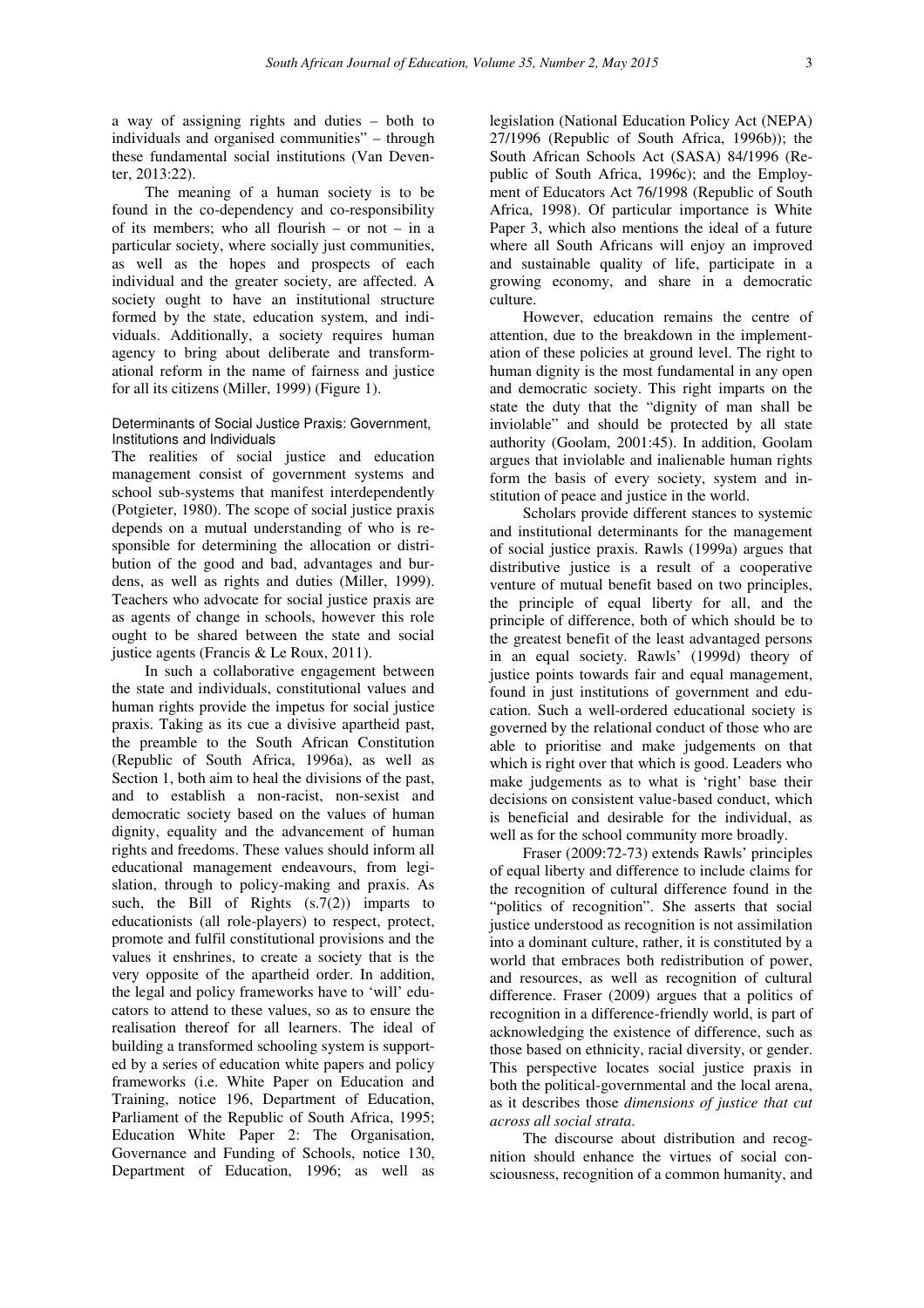a celebration of unity in diversity. Starratt (2009) proposes three virtuous acts to realise distribution and recognition as sustainable management in their praxis of responsibility, presence and authenticity. These acts ought to promote both the academic success of all learners, as well as be visible in the way in which they affect the democratic values of human dignity, equality and freedom. The virtue of responsibility and authenticity provide the subjective grounding and moral weight to the praxis of school leaders, who must act justly and fairly towards both those who are marginalised, as well as towards those groups privileged by social constructs (Starratt, 2009). Just and fair acts create a visible mindfulness of discriminatory, marginalising and unjust practices.

The virtue of authenticity affirms the school leader's critical presence in the lives of staff and learners, and establishes the required dialogue with the other. In being authentic, the school leader takes responsibility to express a positive or negative moral response to social injustice. In being present in the lives of teachers and learners, he or she mediates actions of authenticity and responsibility towards a fair and just educational landscape (Starratt, 2009).

School leaders who practice an ethics of care are focusing on personal and professional actions of respect. Such an ethics involves acts of integrity and cultural enrichment, namely the promotion of individuality, loyalty, human potential, dignity, and empowerment. An ethics of care brings to the fore a moral imperative of improving educational praxis and student outcomes for the marginalised and economically disadvantaged majority, who have not traditionally been served well in schools (Marshall & Oliva, 2010). Principals should understand, promote and enact social justice through a heightened and critical awareness of oppression, exclusion, and marginalisation that may have been experienced by their students (Freire, 2004). However, Brooks and Miles (2008) argue that awareness of social injustices is not sufficient in itself, because principals should, furthermore, act when they identify inequity; the authors point out that they are uniquely positioned to influence equitable educational practices, and that their proactive involvement is crucial.

Such a moral, dialogical integrity is found in the principles of ubuntu, underpinning educational professional development thought. According to Nafukho (2006) ubuntu is a concept described in, amongst others, the Southern African Ngunilanguage family (Ndebele, Swati/Swazi, IsiXhosa and IsiZulu) whilst omundu/muntu/ntu are Nguni words referring to humanity, or state of kindredness. Nafukho (2006) argues that the concept of ubuntu describes an African worldview, enshrined in the maxim 'umuntu ngumuntu ngabantu' (a person is a person through other people).

Traditional African learning articulates a basic respect and compassion for others in society. Nafukho (2006) proclaims that ubuntu provides the rule of conduct (social justice) or social ethics in society. This model of interrelation promotes religiosity, spirituality, consensus and dialogue.

According to the United Nations (UN) (2006, 2013) governments should be compelled to put in place measures that will enhance equal liberty and recognise diversity, such that they are able to represent and serve the best interest of their populations. The broader international context, the pre-amble to the UN Charter expresses commitment to justice in affirming human worth in the form of dignity, fundamental and equal human rights (UN, 2006). Mahlomaholo (2011) asserts that the Millennium Development Goals (MDG) on sustainable development resonate in almost all legislative and policy imperatives and emphasise equity, social justice, freedom, peace and hope. Educational transformation, however, is dependent on a socially just educational environment that place equal value on the social justice principles of distribution and recognition (Garrett, 2010).

Education delivery is determined by management strategies executed by a person or body-inauthority (Van der Westhuizen, 1991), and is regarded by Manning (2001) to manifest in managed conversations. Social justice leaders in schools are constantly in conversation with themselves in selfreflective praxis and in dialogue with others. Intrinsically, they become agents of change in the broader educational system, and in schools. As agents of change they embrace and enhance diversity in being critically conscious of difference and sameness in a multi-, inter- and transcultural world (Van Vuuren, Van der Westhuizen & Van der Walt, 2012). Guilherme and Dietz (2015) argue that these layered concepts of diversity, consciousness, and multi, inter and transcultural difference are often used ubiquitously and indiscriminantly. The idea of diversity in education should be explored from both a monocultural and essentialising multicultural perspective as individual and collective phenomena in schools. These school leaders are bridging leaders, who overtly or covertly address inequity (Merchant & Shoho, 2010) in and through their actioned management strategies. These management strategies provide strategic direction and hope to school leaders, where matters of diversity – particularity in the school system – are encountered on a daily basis (Dantley & Tillman, 2010).

Traditionally SWOT-analyses focused on the monitoring and evaluation of an organisation's strengths (S) and weaknesses (W), opportunities (O) and threats (T). However, Stavros and Hinrichs (2009) advance the SOAR strategic planning framework, i.e. building on Strengths, Opportunities, Aspirations and (measurable) Results. This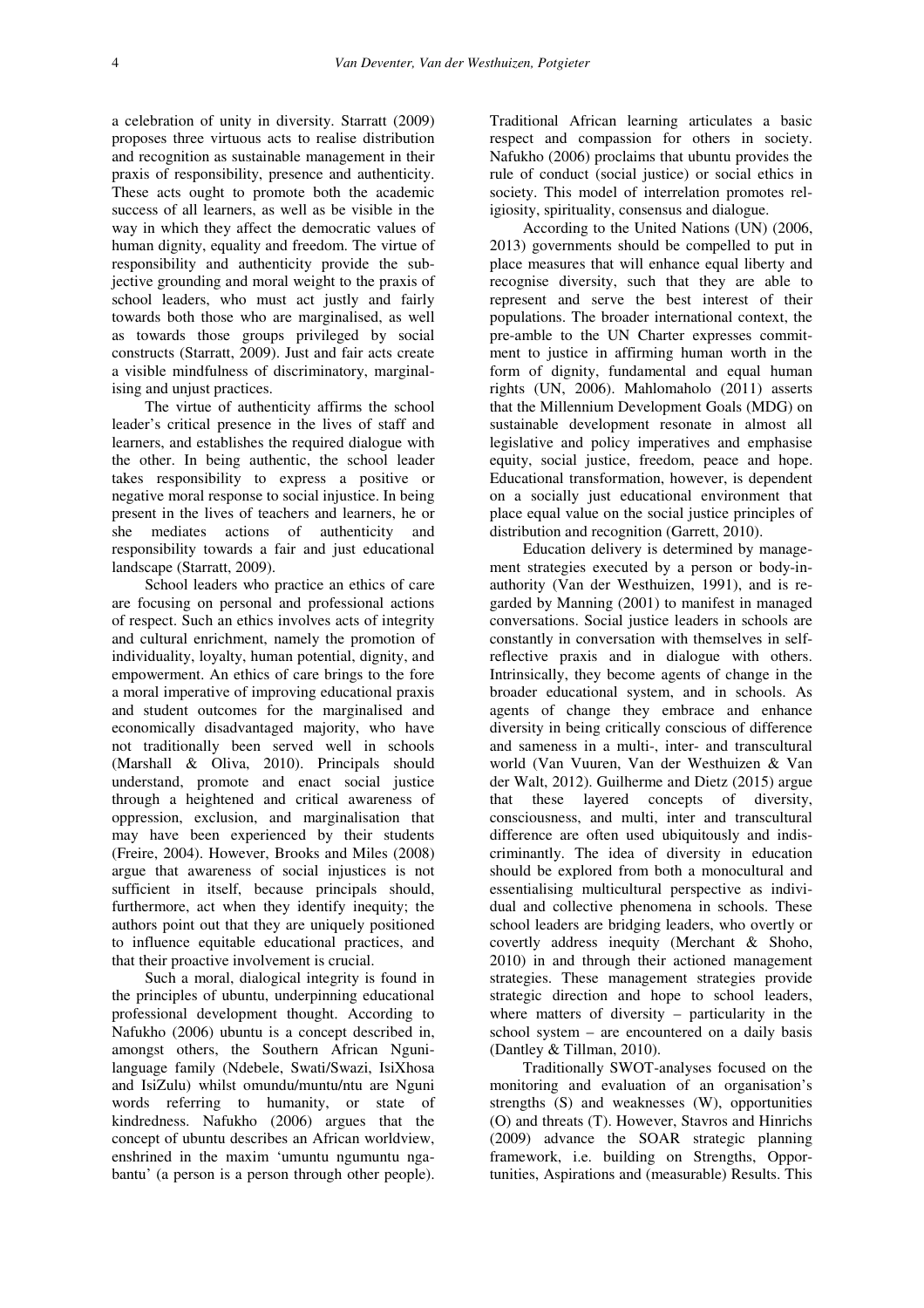framework focuses on strengths, and seeks to understand the whole system by including the voices of the relevant stakeholders on those aspects at which an organisation excels, which skills could be further developed, *and* that which "is compelling to those who have a 'stake' in the organization's [sic] success" (Stavros & Hinrichs, 2009:20). For Mintzberg (1989:69), strategy making is about an inner awareness found in the "mysteries of intuition", whilst Freire (2007:69) defines it as "revolutionary leadership" and "co-intentional education".

The obligation to ensure that sustainable management strategies are put in place is not only a moral one; it also implies an ongoing social agenda. In this regard, the responsibility towards social justice when devising these strategies is not restricted to the level of policy-making. It should, rather, be extended to the level of both government (at macro level) and schools (at micro level). Strategy making steers essential actions in a consistent, purposeful and coordinated manner, through continuous improvement against determinates of good practice, as described above.

### **Empirical Investigation**

Since this research employed a socio-constructive framework to understand social justice praxis, it calls attention to individual sense-making, and to the construction of principals' social and psychological worlds. These worlds are constructed and co-constructed through rational social processes of communication and interaction.

A Qualitative Social-Constructivist Research Design The empirical study entailed a qualitative socialconstructivist research design (Merriam, 2009) to understand and interpret, albeit subjectively, the meaning that participant-principals attached to their successful management strategies, in order to enhance sustainable social justice praxis. Socialconstructivists generally view reality as relative, constantly changing, and informed by linguistic convention.

### Sampling and Research Instrument

A disproportional stratified purposive sampling procedure was followed, based on principles of fairness, and theoretical constructs (Mouton, 2001). District Officials in two South African provincial departments of education performed the purposive selection task in accordance with pre-determined criteria. These officials used their own discretion in determining whether the selected principals met the predetermined criteria. The criteria these principals were obliged to meet were, firstly, that they understood the concepts of justice and social justice praxis, secondly, that they adhered to and implemented legal, systemic and institutional determinants, and thirdly, that they acknowledged the need for fair distribution and educational trans-

formation. The assumption was that *general best social justice praxis* could be found in the management work that the chosen school principals maintained. No biographical data of the officials was solicited. Being independently and externally chosen by their superiors affirmed that, as transformative leaders, they were not only oriented towards social justice, but that they indeed practiced it. However, they did not proportionally reflect the population.

Two of the four district officials in the North-West Province selected 14 participant-principals, who took part in individual interviews. Accidental sampling (Leedy & Ormrod, 2010) resulted in two focus-group interviews in one school district in the Western Cape, with 11 participants. Interviews were conducted in Afrikaans (presented below in translated version) and in English (verbatim).

An interview schedule served as a personal impression memo to contextualise specific schools, attitudes, and the rapport between the researchers and the participant-principals. The questions focused on the participants' role to ensure effective social justice praxis and their understanding of constitutional values and management strategies to realise these values. They were asked to share positive and negative experiences, along with their staff's preparedness for social justice in education. Lastly, they were asked to identify those who were responsible for effective social justice praxis in their schools.

The findings of this study are generalisable to the sample only. As with transferability, generalisability of this research would not lie with the researchers, but with those principals, policymakers and scholars who might use these management strategies in the future (Marshall & Rossman, 2011).

### Trustworthiness, Ethical Considerations and **Transferability**

Rigid criteria validated the trustworthiness and soundness of the research (Marshall & Rossman, 2011). Trustworthiness was established where the selection criteria (discussed above) was credible. The interaction with the participants brought about raised levels of awareness and reflexivity on the part of both the researchers and the researched, which formed the catalyst for action that would follow in the proposed management strategies (McMillan & Schumacher, 2010). Qualitative trustworthiness was evident in the ensuing relationships, which were ethical, respectful and which continued long after the interviews with the participants (Guba & Lincoln, 2005).

The following ethical aspects were accounted for (Mouton, 2001): protection from harm, informed consent, right to privacy, honesty with professional colleagues, internal review boards, and adherence to the professional code of ethics of the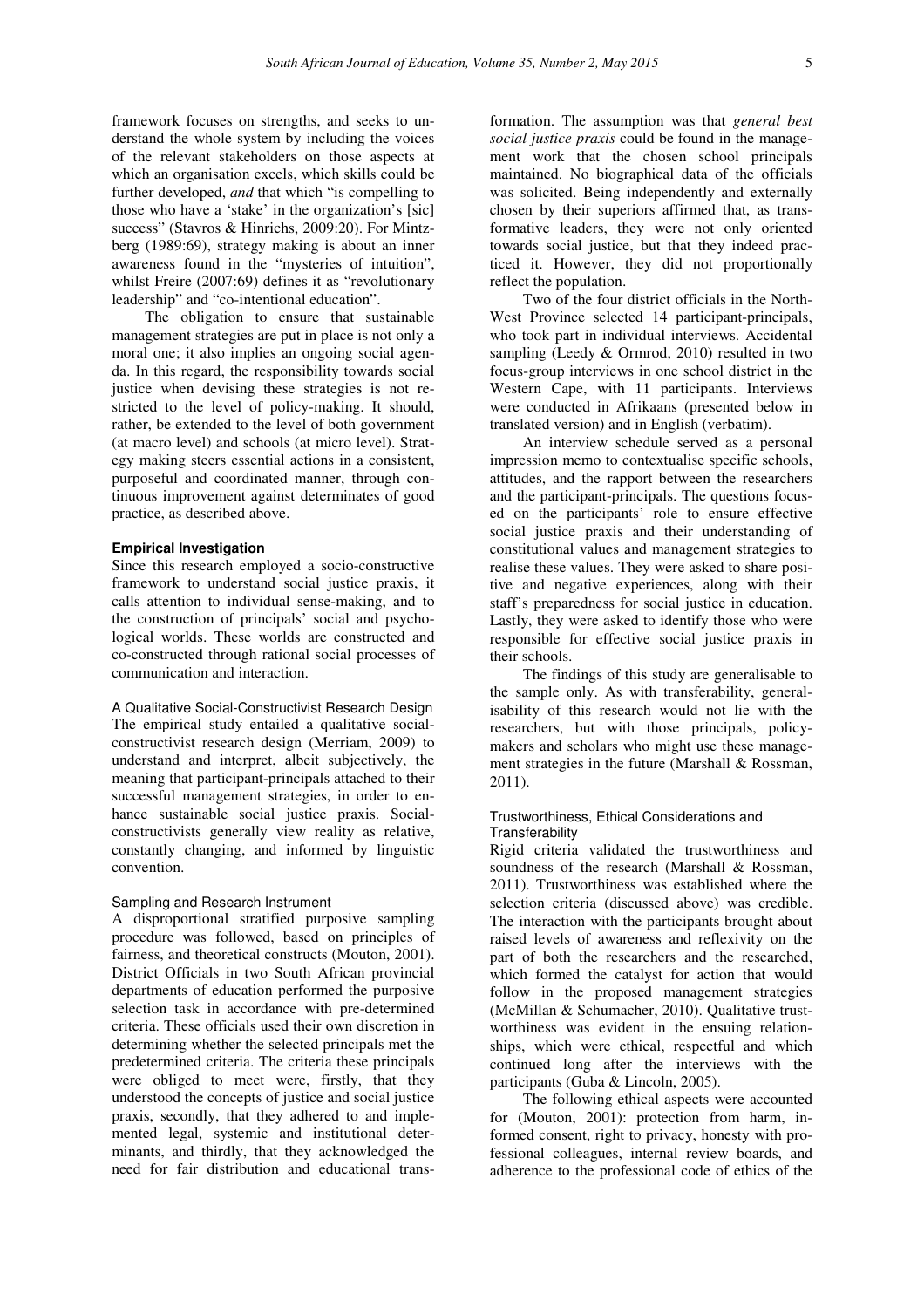university under whose auspices this research was done. The rights and expectations of participants were respected and anonymity and confidentiality guaranteed. The purpose of the research was communicated in a clear and honest manner and, as far as possible, no intrusion in the professional lives of the participants was allowed.

# Data Analysis and Processing

The decision to use a qualitative constructivist research design was based on the premise that the data thus collected, analysed and interpreted would yield a deeper understanding of the qualitative data (Marshall & Rossman, 2011) in accordance with the research premise that social justice praxis was to be found in schools. The researchers recognised that constant change in social justice as a phenomenon, and of qualitative data analysis, was inevitable. The findings of the qualitative data analysis were generated from the 12 semi-structured, individual, and two focus-group interviews. The process involved organising, perusal, classification and synthesis. From these actions, the data processing followed three phases and 18 steps. Phase I started with data recording, transcription and deconstruction of the first Atlas.ti<sup>TM</sup> transcripts. Phase II included the final construction of the Hermeneutic Unit: Social Justice in Atlas.ti<sup>TM</sup> from which an Atlas.ti<sup>TM</sup> code list emerged. Phase III commenced with the construction of an Excel-file, an Atlas.ti<sup>TM</sup> Frequency Table and network heuristics (Creswell, 2012; Merriam, 2009) that resulted in seven management strategies, of which four are reported in this article (Figure 2): optimising principal's virtues as *Gemeinschaft* relationships, influencing the education system and its structures, fostering a disciplined school environment based on constitutional values and a sustained social justice praxis, based on compassion, love and care.

#### **Findings and Discussion**

### Principals' Management Strategy as Gemeinschaft **Relationships**

Principals optimised the virtues of responsibility, authenticity and presence (Starratt, 2009) as *Gemeinschaft* (community) relationships towards effective social justice praxis. Whereas these principals upheld the constitutional values of human rights, human dignity, equality and social justice, which included non-discrimination on the basis of race, it should be noted that the endemic racial divide is very much alive and well in education. Contextualisation of race in this discussion was, therefore necessary in order to clarify participantprincipals' stance against racialism and other injustices. Fairness formed the bedrock of their personal agency and responsibility for sustainable social justice. They were actively engaged in issues

of "*a life of justice, truth and respect based on shared values*" (Calabrese, 2006:173), and these principals were astute activists and sensitive towards a *"culturally diverse learner and teacher corps*." Social justice praxis was the praxis of "*love, an attitude of the heart ("hartsaak"), nondiscrimination and acceptance of the wonder of diversity of humankind which enabled ownership*." The virtue of responsibility informed the socially just activities of these principals towards those who are marginalised, but also towards those privileged in society, affirming Starratt's (2009) notion that responsibility returns to authenticity for its subjective grounding and moral weight in expressing a positive or negative moral response to social injustices.

One principal believed that it was important for teachers or school staff in "*monoracial and monolingual schools to attend courses to prepare them to teach*" in a diverse reality, stating "*we need teachers, schools, school principals and management teams who want to do the right thing for our country*." The principle of redistributive justice is regarded as normative in a cooperative venture of mutual benefit (Rawls, 1999a) and mutual respect. Another, when asked what her understanding of social justice praxis was, said "*basically it's* [...] *our daily bread,* [...] *we live with it, we live it, every time everywhere you are, for as long as you're living with people, you must encounter social justice*." Being a Hindu, another said "*[b]efore even reading the Constitution and books … we were born with these things, you know when you are brought up as a child, these things are instilled in us: you know that* [you] *need to respect*  [others]." The social justice praxis reported by these principals illuminate the manner in which practice and values are connected, in the sense that the "dignity of man shall be inviolable" (Department of Education, Parliament of the Republic of South Africa, 1995; Goolam, 2001:45).

#### Influence Education Systems and Structures

The second management strategy that ran like a fils rouge throughout the interviews, was that government and union officials ought to be persuaded to influence political matters that would serve the best interest of the child. This became evident in relation to disabilities and special education needs, where principals referred to "*learners who were not able to read*, *subtract ...* because *primary schools followed* a '*pass-one-pass-all' policy*", which led to a bottleneck situation in secondary schools*.* This situation affirms the existence of a mismatch between actual learner achievement and government policies of the state as distributing agency (Miller, 1999).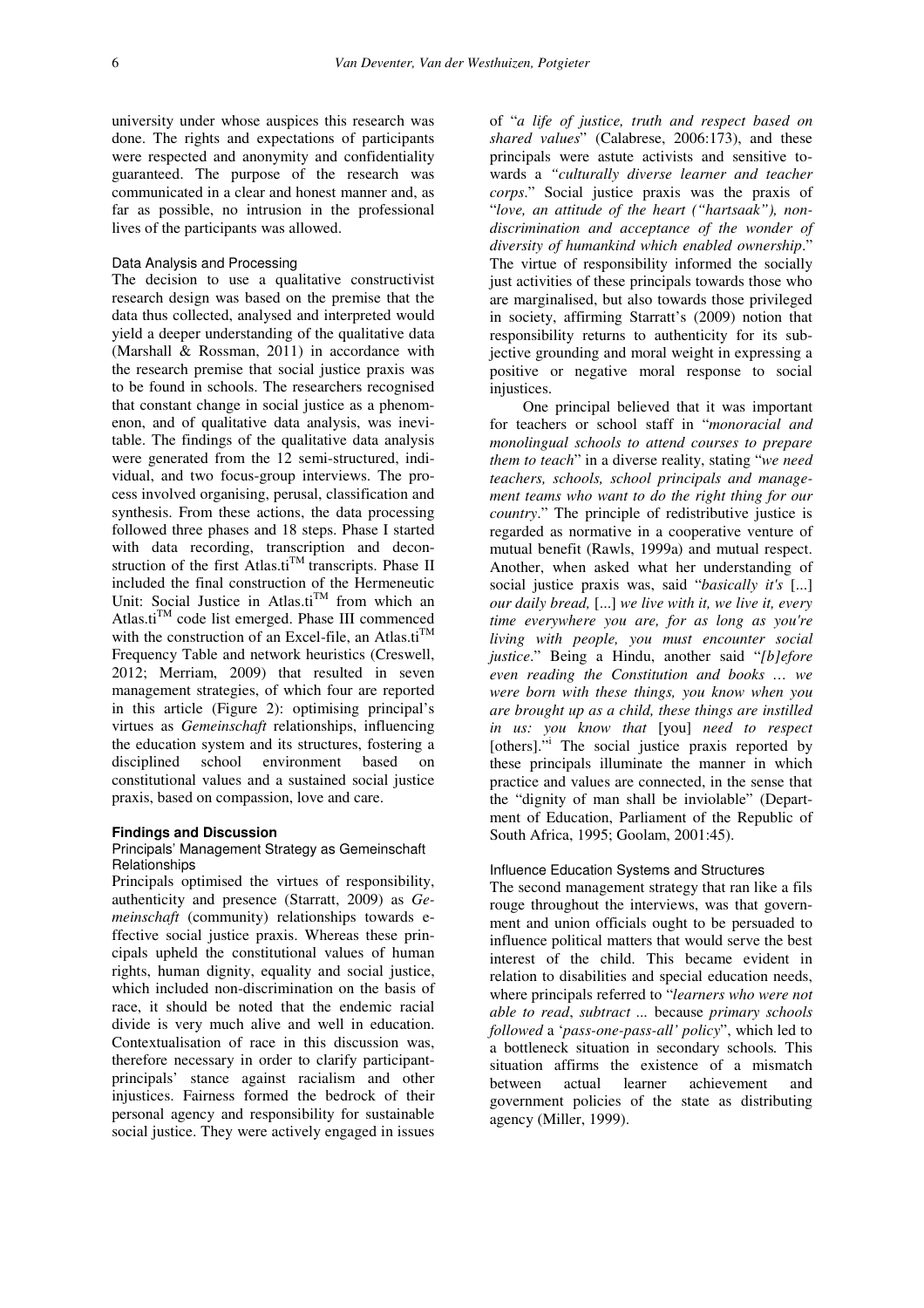

**Figure 2** Data analysis spiral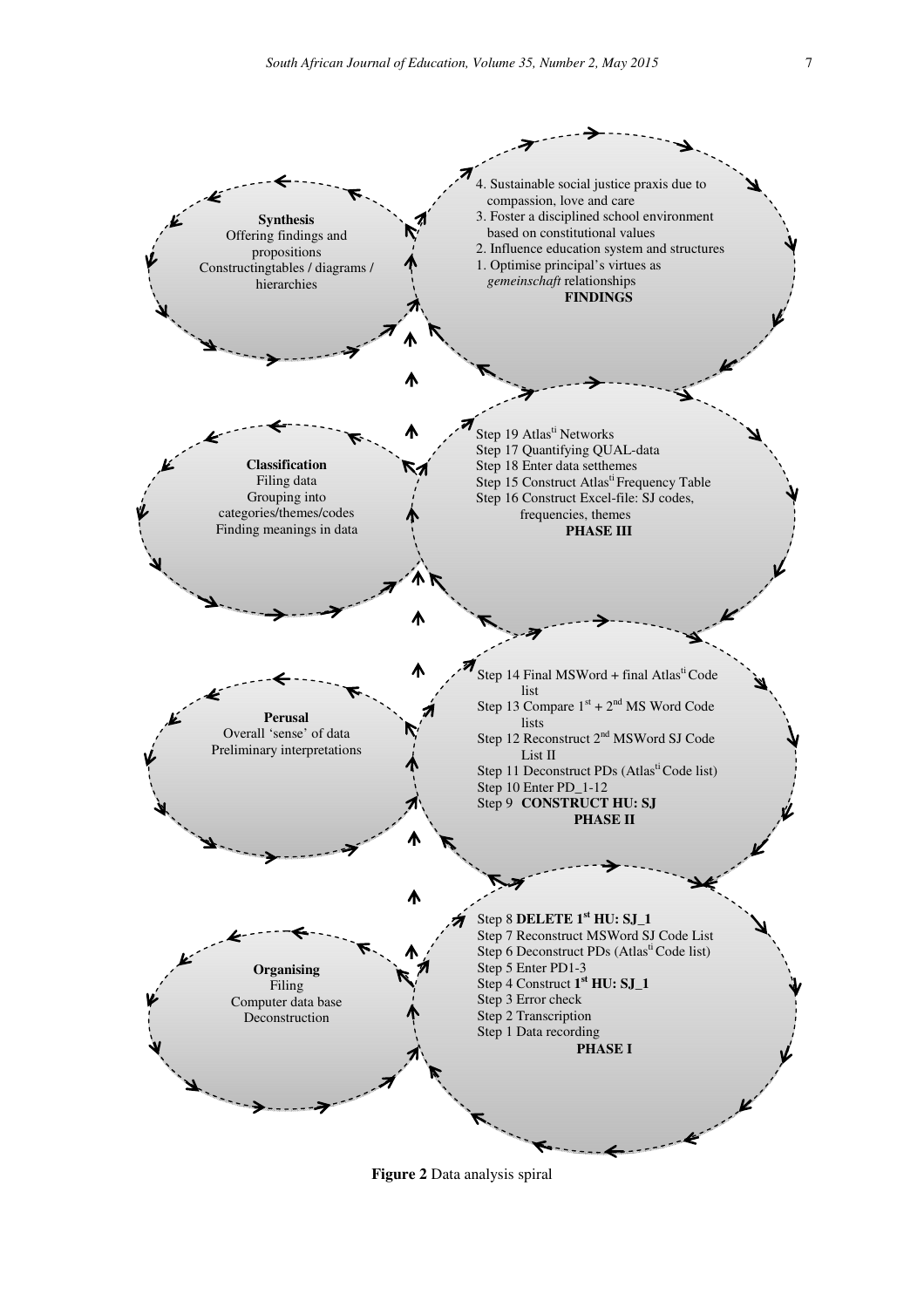Language as a barrier to access, but also as mother tongue and surrounding policy came to the fore where a principal [Afrikaans, white, male] said "*I had to manage two schools on one premises*, *an Afrikaans and Setswana school*" with a "*racial division of labour between teachers and learners*." He changed this situation by implementing a new integrated timetable, declaring that "*they would manage the school as a single unit, no you and us, but a unitary system for all of us*." He believed that "*the best teacher with the highest qualification would teach all the Grade 12s in a specific subject,*  [i.e.] *the best maths teacher whose first language was Afrikaans would teach the Afrikaans group, and then immediately thereafter he would teach the English group*." Another principal [Afrikaans, Coloured/person of colour, male] managed "*thirteen languages of mother tongue speakers; where multimillionaires' children were sitting next to children from the squatter camps, where powerful religious groups could be found and each form of diversity existed*." Principals focused on social justice may find that the management of diversity and social justice remains a challenge. Yet, in being responsible, authentic and present in the lives of learners (Starratt, 2009) they contribute to a conscious acceptance of diversity.

These principals did not regard the state as the sole agent to institute and implement government policies, nor was the state seen as the sole distributing agent of good (and bad) practices in schools. As social justice practitioners they in collaborating with the state, took responsibility, and understood that all social activities and concurrent praxis (Miller, 1999) were theirs as well.

## Inculcate a Disciplined School Environment based on Constitutional Values

Basic education is primarily about learners and their cognitive and, importantly, social development, in a sustained environment. Developing people is a fundamental task of school leaders (Leithwood & Jantzi, 2009) and is essentially linked to citizenship. Management strategies do, we suggest, inculcate a disciplined school environment for learners to embrace human diversity and dignity, democracy and ubuntu principles (Nafukho, 2006). Data analysis confirmed that the broader institutional framework of education ought to be influenced by those in power so as to optimise effective social justice praxis.

School safety and the story told by one principal [person of colour] was about a school that experienced a number of burglaries, due to its location amongst squatter camps. The principal noted that "*schools were virtually plundered*", but he convinced the school community that a school is "*this ray of light almost like a lighthouse, where people would gather, and not a place where half of* 

*the school was carried away*" [sic]. He believed that "*the school did not need a fence, the community should be that fence, and the fence should not be there to keep children inside, the learners should be in the school because they* want [...] to be there." This approach ultimately spread through the community in question, where burglaries subsequently became isolated incidents. This instance confirms Nieuwenhuis's (2010) understanding of social justice from a holistic perspective, where it would be seen to continuously challenge past injustices and practices.

### Sustainable Management Strategies for Social Justice Praxis because of Compassion, Love and Care

The fourth strategy was that school principals in a diverse school environment were obliged to actualise sustained management strategies for social justice praxis with compassion, love and care. One of the major themes was diversity, which became evident in relation to racial and cultural differences with regard to disciplinary matters. Traditional methods of classroom discipline no longer worked, because "*black learners, although 'born free'* [sic]*, learnt how to use numbers in their favour, as opposed to white learners, who would not have the support of peers if they challenged unfair authoritarian behaviour*."

Fairness and discipline was a *sine qua non* for black learners when it came to disciplinary matters*.*  Social justice should be a process of conscience building, of becoming acutely aware of a heightened and critical awareness of oppression, exclusion, and marginalisation (Freire, 2004). This consciousness of the potential consequences of cultural difference becomes evident in teachers who "*recognised and respected black learners' propensity to sing, dance and move*." One believed that "*white teachers succumbed to white political guilt, and were more lenient towards black learners than their black colleagues would be*." These examples of push-and-pull forces lie at the heart of what Kurland (1997) refers to as relationships that brought harmony or conflict, abundance or waste, human development or degradation, a culture of life or a culture of death, equality or fairness.

Colour blindness was found in the *petit récits* by a principal of colour: a Korean missionary used the parable of all people being brothers and sisters, who needed to work together and take care of one another. When he was about to leave, a little white girl said *"my sister is not feeling well, can you please pray for her?"* He said, "*yes sure, come let's pray for her. Where's your sister? She's in the class."* She went to fetch her 'sister' and to the missionary's surprise, he saw that she was black and not white. The principal affirmed later that the white girl was influenced to perceive her friend as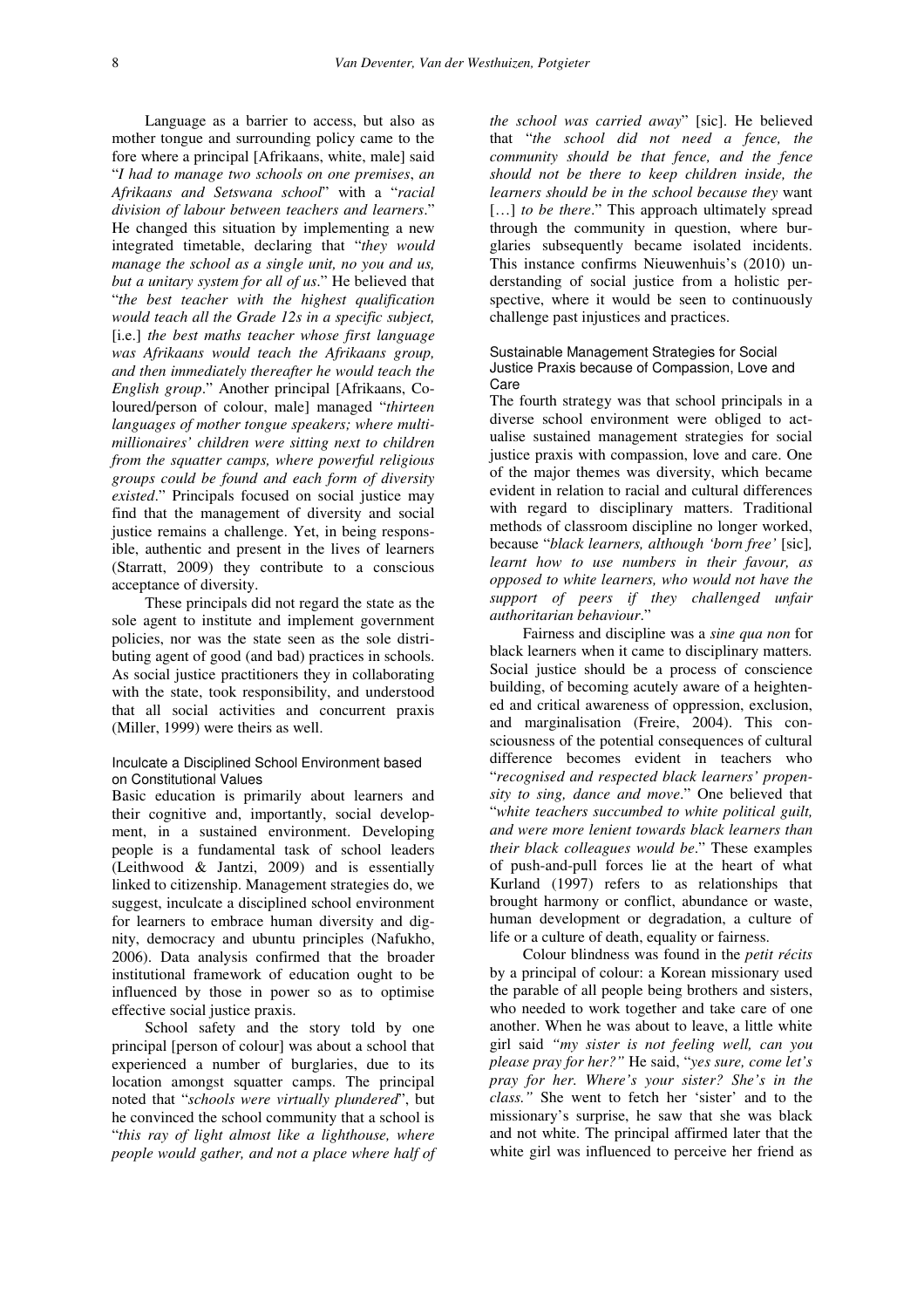her sister, since this little girl didn't appear to notice colour in the girl, who she had adopted as if her own sister.

It is this manner of indifference to race that the South African Constitution asks for in the shared aspirations of a nation, in terms of the values and the moral and ethical direction the nation identified for its future. Principals agreed that values and ethical conduct was of paramount importance to creating a sustainable, socially just school environment, a kind of "*über* form of social consensus" (Begley & Stefkovich, 2007:400). These principals displayed what Starratt (2012) calls mature qualities of autonomy, connectedness and transcendence. However, the problem of conflicting home and school values was noted by study participants, where one expressed, "*we have to instill* [*…*] *the proper values, which is difficult, because some of our values differ from the values they bring from home. A simple example: a boy may say to you, 'why may I not smoke, because my parents give me money for cigarettes?' There's a conflict of* [*…*] *values* [at play in such a situation]*, and to bring about a mind change is quite difficult you have to sit with that child and you have to show him the pros and the cons in connection with the issue*."ii Another said the learners *"can't wait to hear what you're saying and it's because of discipline, tradition, and values and morals* [they experience in a school environment]*, that they allow you to teach them!"*iii In addition, principals agreed that a vision of educational reform and social transformation was the result of a person-toperson (Le Grange, 2007) cooperation, where ownership was affirmed by a white female principal of a primarily black school. She told the parents "*you know what, this is not my school, it is* your *school, it is* your *school*, *I'm working for you! You are my boss, you must come and tell me if I do something wrong*" [sic]. Her voice and demeanour conveyed a sense of her conviction that she and the school form part of a community of parents, acknowledging a sense of collective 'ownership'. Principals in this study created a sustainable environment in which a change of heart occurred, where teaching was seen to involve "*walking on holy ground*...." This leads to a closing consideration: we are walking, by the grace of the child who allows us to, on sacred ground*,* when it comes to their physical, emotional and spiritual wellbeing.

These four key findings affirmed the *a priori* supposition that management strategies for effective social justice praxis were to be found in schools.

## **Conclusion**

Although primarily a South African-based inquiry, the recommendations have wider implications for sustainable social justice leadership. A fils rouge throughout the research is that defining social justice amounts to the inclusion of those individual acts towards the 'other' that require from each individual that which is necessary for the common good to prevail in their schools. It is proposed that leaders in education, on individual and universal levels, ought to incorporate social justice praxis in their active engagement with learners. Social justice praxis ought to become a personal conviction, a conviction that embraces government policies into praxis, albeit in a critical way. The progress stories told confirm and acknowledge the belief that sustainable management of effective social justice praxis is, indeed, possible. Moreover, their stories offer management strategies with which to rebuild a sustainable and coherent education system. This investigation and the interactions with the participant-principals left the researchers with a deeper insight into their management strategies, and how they shared their beliefs on social justice praxis without discrimination, a praxis that was fair towards the disadvantaged as well as the privileged. These principals' management practices were based on the constitutional values of democracy, human dignity and equality, and they advanced human rights fairly to establish a non-racist and non-sexist school environment. The participant-principals' management strategies celebrated a shared commitment to, and a responsibility towards increasingly sustainable efforts to further social change, as well as celebrating diversity and cultural enrichment, both in schools and in society more broadly. By so doing, their social justice praxis substantiated the speculation that inquiry into *effective, valuable praxis* offers an alternative understanding of sustainable management interventions.

### **Acknowledgement**

Prof. Hannes van der Walt for his invaluable support and guidance during the article writinglearning process.

### **Notes**

- <sup>1</sup> Verbatim quotation was edited for the publication.
- $\frac{11}{111}$  Verbatim quotation was edited for the publication.
	- Verbatim quotation was edited for the publication.

#### **References**

- Baillon S & Brown E 2003. Social justice in education: a framework. In M Griffiths (ed). *Action for social justice in education: Fairly different.* Maidenhead: Open University Press.
- Begley PT & Stefkovich J 2007. Integrating values and ethics into post secondary teaching for leadership development: Principles, concepts, and strategies. *Journal of Educational Administration,* 45(4):398- 412.

http://dx.doi.org/10.1108/09578230710762427

Brooks JS & Miles MT 2008. From scientific management to social justice...and back again? Pedagogical shifts in the study and practice of educational leadership. In AH Normore (ed).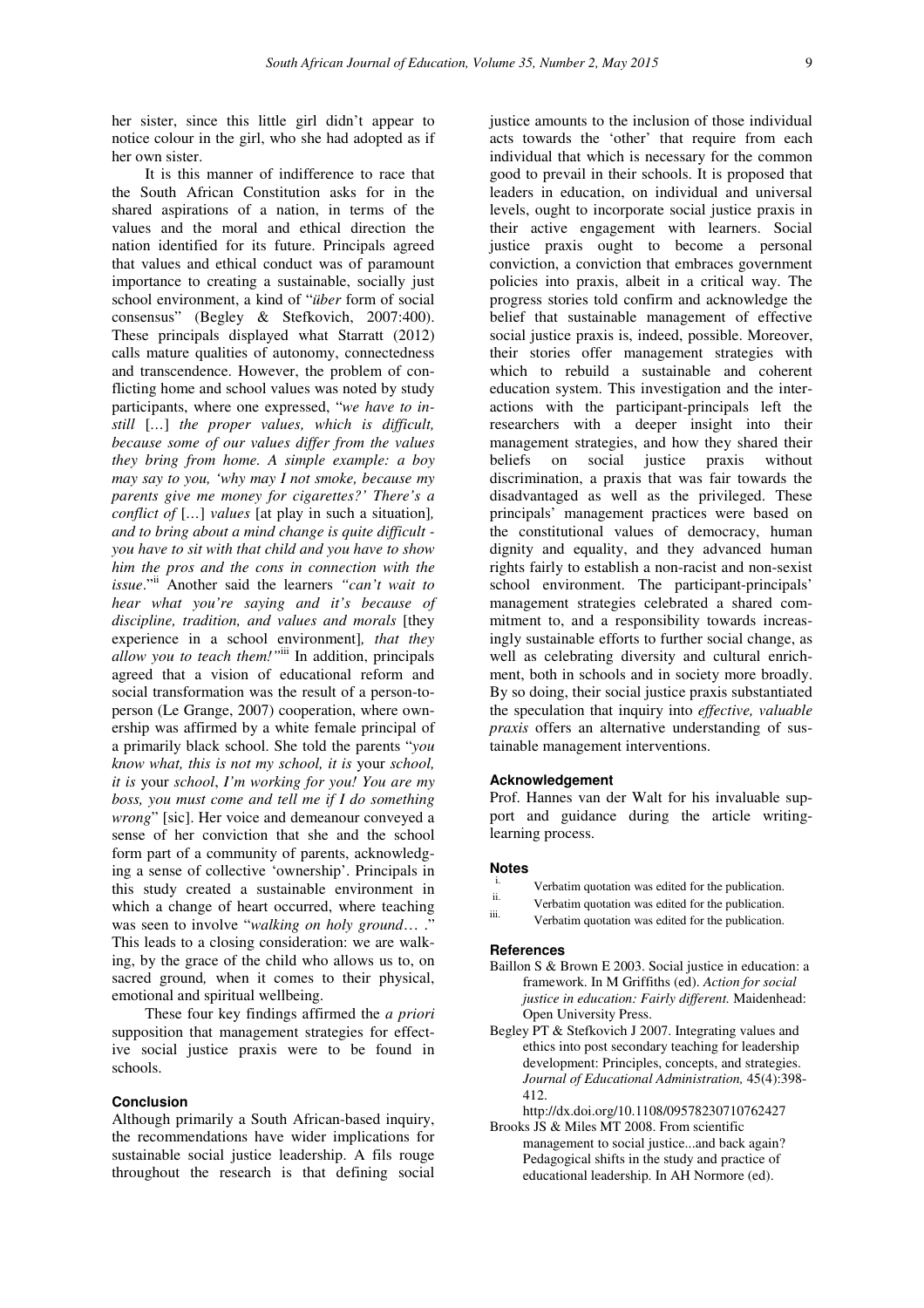*Leadership for social justice: Promoting equity and excellence through inquiry and reflective practice.* Charlotte, NC: Information Age Publishing.

Bush T, Kiggundu E & Moorosi P 2011. Preparing new principals in South Africa: the ACE School Leadership Programme. *South African Journal of Education*, 31(1):31-43. Available at http://www.scielo.org.za/scielo.php?script=sci\_artt ext&pid=S0256-01002011000100003. Accessed 21 February 2015.

Calabrese RL 2006. Building social capital through the use of an appreciative inquiry theoretical perspective in a school and university partnership. *International Journal of Educational Management,*  20(3):173-182.

Cooperrider D, Barrett F & Srivastva S 2013. Social construction and appreciative inquiry: a journey in organizational theory. In DM Hosking, HP Dachler & KJ Gergen (eds). *Management and organization: Relational alternatives to individualism.* Ohio, USA: Taos Institute Publications. Available at http://www.taosinstitute.net/Websites/taos/images/ PublicationsWorldShare/ManagementandOrganizat ion.pdf. Accessed 26 November 2014.

Cooperrider DL & Srivastva S 1987. Appreciative inquiry in organizational life. In RW Woodman & WA Pasmore (eds). *Research in organizational change and development* (Vol. 1). Greenwich, CT: JAI Press.

Cooperrider DL & Srivastva S 1998. An invitation to organizational wisdom and executive courage. In S Srivastva & DL Cooperrider (eds). *Organizational wisdom and executive courage.* San Francisco, CA: The New Lexington Press.

Cooperrider DL, Whitney D & Stavros JM 2008. *Appreciative inquiry handbook for leaders of change* (2nd ed). Brunswick, OH: Crown Custom Publishing.

Creswell JW 2012. *Educational research: planning, conducting, and evaluating quantitative and qualitative research* (4<sup>th</sup> ed). Boston: Pearson.

Dantley ME & Tillman LC 2010. Social justice and moral transformative leadership. In C Marshall & M Oliva (eds). *Leadership for social justice: making revolutions in education* (2<sup>nd</sup> ed). Boston: Pearson Education, Inc.

Department of Education, Parliament of the Republic of South Africa 1995. *White paper on education and training (notice 196 of 1995)*. Available at http://www.polity.org.za/polity/govdocs/white\_pap ers/educ1.html. Accessed 28 February 2015.

Department of Education 1996. Education white paper 2: The organisation, governance and funding of schools (notice 130 of 1996). *Government Gazette,* Vol 169(16987), 14 February. Available at http://www.education.gov.za/LinkClick.aspx?fileti cket=rX5JM3JBN7A%3d&tabid=191&mid=484. Accessed 1 March 2015.

Francis D & Le Roux A 2011. Teaching for social justice education: the intersection between identity, critical agency, and social justice education. *South African Journal of Education,* 31(3):299-311.

Fraser N 2009. Social justice in the age of identity politics: redistribution, recognition, participation. In G Henderson & M Waterston (eds). *Geographic* 

*thought: a praxis perspective.* London: Routledge. Freire P 2004. *Pedagogy of hope.* New York:

Continuum.

Freire P 2007. *Pedagogy of the oppressed.* New York: Continuum.

Garrett PM 2010. Recognizing the limitations of the political theory of recognition: Axel Honneth, Nancy Fraser and social work. *British Journal of Social Work,* 40(5):1517–1533.

Goolam NMI 2001. Human dignity - our supreme constitutional value. *Potchefstroom Electronic Law Journal (PER),* 4(1):43-72.

Guba EG & Lincoln YS 2005. Paradigmatic controversies, contradictions, and emerging confluences. In NK Denzin & YS Lincoln (eds). *The SAGE handbook of qualitative research* (3rd ed)*.* Thousand Oaks, CA: SAGE Publications.

Guilherme M & Dietz G 2015. Difference in diversity: multiple perspectives on multicultural, intercultural, and transcultural conceptual complexities. *Journal of Multicultural Discourses,*  10(1):1-21. doi: 10.1080/17447143.2015.1015539

Hargreaves A & Fink D 2006. *Sustainable leadership.*  San Francisco: Jossey-Bass.

Kurland NG 1997. Foreword. In MD Greany (ed). *Introduction to social justice.* Arlington, VA: Center for Economic and Social Justice. Available at http://www.cesj.org/wpcontent/uploads/2012/05/introtosocialjustice.pdf. Accessed 23 February 2015.

Leedy PD & Ormrod JE 2010. *Practical research: planning and design* (9<sup>th</sup> ed). New Jersey: Pearson.

Le Grange L 2007. An analysis of 'needs talk' in relation to sustainable development and education. *Journal of Education,* 41:83-95.

Leithwood K & Jantzi D 2009. Transformational leadership. In B Davies (ed). *The Essentials of School Leadership* (2nd ed). London: SAGE Publications.

Mahlomaholo SMG 2011. Gender differentials and sustainable learning environments. *South African Journal of Education,* 31(3):312-321.

Manning T 2001. *Making sense of strategy.* Cape Town: Zebra Press.

- Marshall C & Oliva M 2010. Building the capacities of social justice leaders. In C Marshall & M Oliva (eds). *Leadership for social justice: making revolutions in education* (2nd ed). Boston: Pearson Education, Inc.
- Marshall C & Rossman GB 2011. *Designing qualitative research* (5<sup>th</sup> ed). Thousand Oaks, CA: Sage.

McMillan JH & Schumacher S 2010. *Research in education: evidence-based inquiry* (7<sup>th</sup> ed). Boston: Pearson.

Merchant BM & Shoho AR 2010. Bridge people: civic and educational leaders for social justice. In C Marshall & M Oliva (eds). *Leadership for social justice: making revolutions in education.* Boston, MA: Pearson Education.

Merriam SB 2009. *Qualitative research: a guide to design and implementation.* San Francisco: Jossey-Bass.

Miller D 1999. *Principles of social justice.* Cambridge, MA: Harvard University Press.

Mintzberg H 1989. *Mintzberg on management: inside our strange world of organizations.* New York: